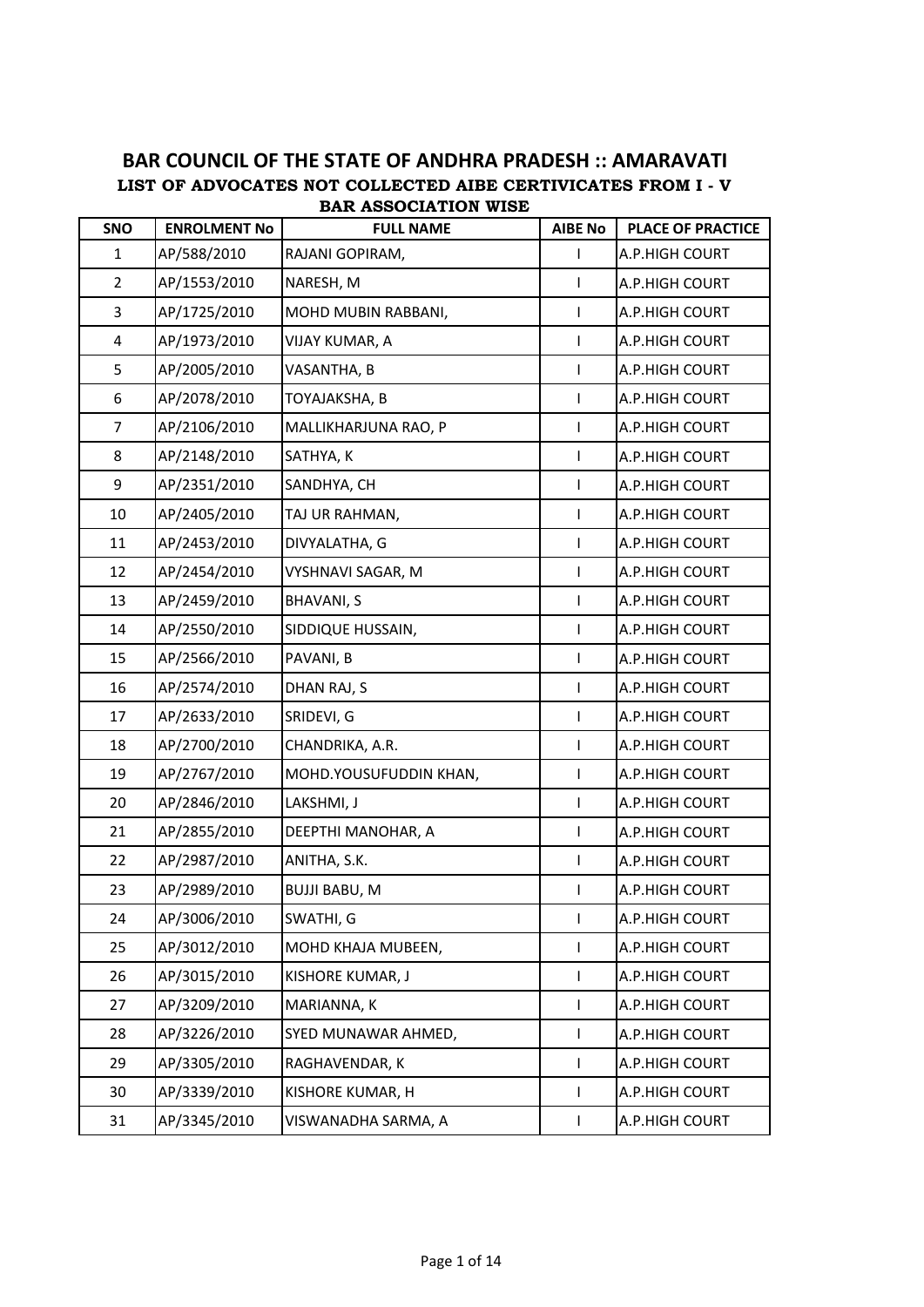| SNO | <b>ENROLMENT No</b> | <b>FULL NAME</b>              | <b>AIBE No</b>     | <b>PLACE OF PRACTICE</b> |
|-----|---------------------|-------------------------------|--------------------|--------------------------|
| 32  | AP/3362/2010        | SRINIVASAN, K                 | L                  | A.P.HIGH COURT           |
| 33  | AP/3379/2010        | MAHESH KUMAR, D               | L                  | A.P.HIGH COURT           |
| 34  | AP/3434/2010        | PAVANI, M                     | T                  | A.P.HIGH COURT           |
| 35  | AP/3441/2010        | HARI KRISHNA, M.P.            | L                  | A.P.HIGH COURT           |
| 36  | AP/2260/2010        | SARDAR JOGINDER SINGH,        | $\mathbf{II}$      | A.P.HIGH COURT           |
| 37  | AP/2564/2010        | <b>BHASKER, K</b>             | Ш                  | A.P.HIGH COURT           |
| 38  | AP/2690/2010        | MYODHILI WINSTON, CH.         | $\mathbf{II}$      | A.P.HIGH COURT           |
| 39  | AP/2780/2010        | JYOTHI PANDURANGA REDDY, L    | $\mathbf{II}$      | A.P.HIGH COURT           |
| 40  | AP/2995/2010        | SHILA MADHURI, G              | Ш                  | A.P.HIGH COURT           |
| 41  | AP/3004/2010        | SRINIVASU, T                  | Ш                  | A.P.HIGH COURT           |
| 42  | AP/3162/2010        | TABITA JOSEPHENE, G           | Ш                  | A.P.HIGH COURT           |
| 43  | AP/3182/2010        | MADHURIMA, V.S.               | $\mathbf{II}$      | A.P.HIGH COURT           |
| 44  | AP/3354/2010        | SHAIK MOHAMMED JAWAHAR UL HAC | $\mathbf{II}$      | A.P.HIGH COURT           |
| 45  | AP/3399/2010        | MOHD FARHAN ILYAS ASKARY,     | Ш                  | A.P.HIGH COURT           |
| 46  | AP/3640/2010        | DEEPIKA MURTHY, N             | Ш                  | A.P.HIGH COURT           |
| 47  | AP/444/2011         | SHAZIA PARVEEN,               | $\mathbf{II}$      | A.P.HIGH COURT           |
| 48  | AP/590/2010         | MANOJNA, Y                    | $\mathop{\rm III}$ | A.P.HIGH COURT           |
| 49  | AP/2029/2010        | DRUVIKA, A                    | Ш                  | A.P.HIGH COURT           |
| 50  | AP/2317/2010        | ATCHAMAMBA DEVI, K.S.V.V.S    | $\mathop{\rm III}$ | A.P.HIGH COURT           |
| 51  | AP/2403/2010        | RENJITH THOMAS,               | Ш                  | A.P.HIGH COURT           |
| 52  | AP/2615/2010        | APARNA PATHAK,                | Ш                  | A.P.HIGH COURT           |
| 53  | AP/3099/2010        | SARADA LAKSHMI, CH            | Ш                  | A.P.HIGH COURT           |
| 54  | AP/3327/2010        | VENU GOPAL, S                 | Ш                  | A.P.HIGH COURT           |
| 55  | AP/168/2011         | BALAKRISHNA, G                | Ш                  | A.P.HIGH COURT           |
| 56  | AP/705/2011         | HANUMANTHA VENU, G            | Ш                  | A.P.HIGH COURT           |
| 57  | AP/848/2011         | TIRUMALA RAO, A               | Ш                  | A.P.HIGH COURT           |
| 58  | AP/980/2011         | PRIYANKA, D                   | $\mathbf{III}$     | A.P.HIGH COURT           |
| 59  | AP/1101/2011        | SATYA BABU, D                 | Ш                  | A.P.HIGH COURT           |
| 60  | AP/1171/2011        | SARAN BABU, G                 | Ш                  | A.P.HIGH COURT           |
| 61  | AP/1405/2011        | VEERABHADRA RAO, S            | Ш                  | A.P.HIGH COURT           |
| 62  | AP/1503/2011        | SHIVA KUMAR, G                | Ш                  | A.P.HIGH COURT           |
| 63  | AP/1566/2011        | RAVINDER, M                   | Ш                  | A.P.HIGH COURT           |
| 64  | AP/1609/2011        | JASTY SREEDEVI, B             | Ш                  | A.P.HIGH COURT           |
| 65  | AP/1615/2011        | SANDHYA RANI, V               | Ш                  | A.P.HIGH COURT           |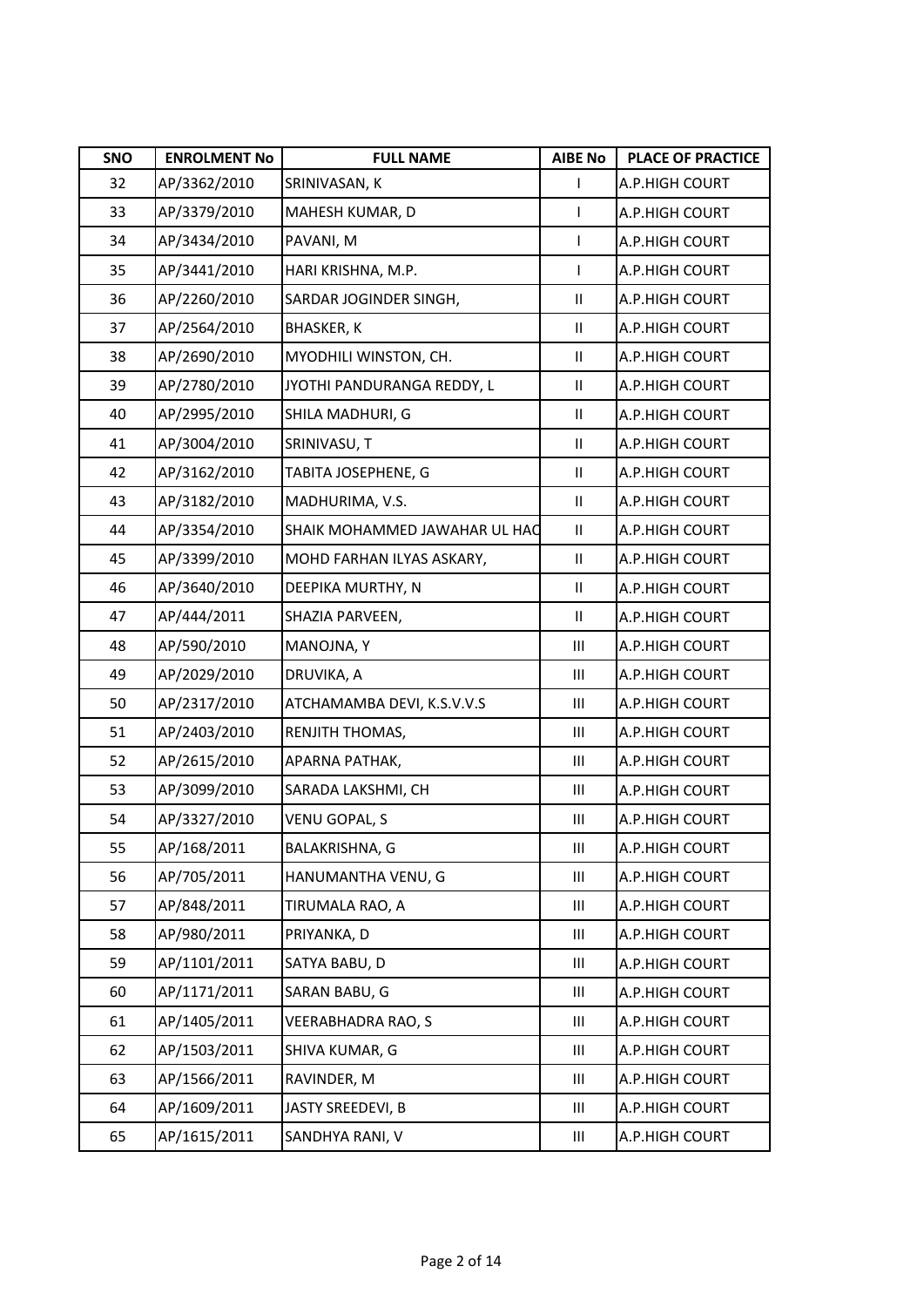| SNO | <b>ENROLMENT No</b> | <b>FULL NAME</b>         | <b>AIBE No</b>     | <b>PLACE OF PRACTICE</b> |
|-----|---------------------|--------------------------|--------------------|--------------------------|
| 66  | AP/1769/2011        | KISHORE REDDY, P         | Ш                  | A.P.HIGH COURT           |
| 67  | AP/1781/2011        | MAHENDRA, J              | Ш                  | A.P.HIGH COURT           |
| 68  | AP/1904/2011        | MANGALA, V               | Ш                  | A.P.HIGH COURT           |
| 69  | AP/1973/2011        | MALLIKA, K               | Ш                  | A.P.HIGH COURT           |
| 70  | AP/1979/2011        | PRAMOD KUMAR, P          | Ш                  | A.P.HIGH COURT           |
| 71  | AP/1992/2011        | PRAVALLIKA, M            | Ш                  | A.P.HIGH COURT           |
| 72  | AP/1995/2011        | PREETHI, G               | $\mathop{\rm III}$ | A.P.HIGH COURT           |
| 73  | AP/2007/2011        | SWEEYA, V                | $\mathop{\rm III}$ | A.P.HIGH COURT           |
| 74  | AP/2021/2011        | LAXMAN D JOSHI,          | Ш                  | A.P.HIGH COURT           |
| 75  | AP/2053/2011        | PURUSHOTHAM REDDI, A     | $\mathop{\rm III}$ | A.P.HIGH COURT           |
| 76  | AP/2102/2011        | MEENU SADHWANI,          | Ш                  | A.P.HIGH COURT           |
| 77  | AP/2441/2010        | ANURADHA, G              | IV                 | A.P.HIGH COURT           |
| 78  | AP/2757/2010        | SUMITHRA BAI, M          | IV                 | A.P.HIGH COURT           |
| 79  | AP/2978/2010        | INDIRA, G                | IV                 | A.P.HIGH COURT           |
| 80  | AP/3285/2010        | PRABHUDAS, P             | IV                 | A.P.HIGH COURT           |
| 81  | AP/3392/2010        | MEHERRUNNISA BEGUM,      | IV                 | A.P.HIGH COURT           |
| 82  | AP/3743/2010        | HAMSA, D                 | ${\sf IV}$         | A.P.HIGH COURT           |
| 83  | AP/1299/2011        | SWETHA, N                | IV                 | A.P.HIGH COURT           |
| 84  | AP/1318/2011        | GAYITHRI, K              | IV                 | A.P.HIGH COURT           |
| 85  | AP/1411/2011        | VENKATESHWARLU, C        | IV                 | A.P.HIGH COURT           |
| 86  | AP/1447/2011        | CALEB, C.E.              | IV                 | A.P.HIGH COURT           |
| 87  | AP/1467/2011        | SHOBA, B                 | IV                 | A.P.HIGH COURT           |
| 88  | AP/1518/2011        | JACKCY GEORGE,           | IV                 | A.P.HIGH COURT           |
| 89  | AP/1530/2011        | <b>VENKATESHWARLU, T</b> | ${\sf IV}$         | A.P.HIGH COURT           |
| 90  | AP/1873/2011        | VAMSEE KRISHNA, J        | ${\sf IV}$         | A.P.HIGH COURT           |
| 91  | AP/1994/2011        | <b>VYSHNAVI, P</b>       | ${\sf IV}$         | A.P.HIGH COURT           |
| 92  | AP/2000/2011        | SANTHOSH, G              | ${\sf IV}$         | A.P.HIGH COURT           |
| 93  | AP/2094/2011        | BHARATHAMMA, P           | ${\sf IV}$         | A.P.HIGH COURT           |
| 94  | AP/1/2012           | SOMESWARA RAO,           | IV                 | A.P.HIGH COURT           |
| 95  | AP/110/2012         | FARAH SULAIMAN,          | IV                 | A.P.HIGH COURT           |
| 96  | AP/405/2012         | SHANTHI, P               | IV                 | A.P.HIGH COURT           |
| 97  | AP/415/2012         | SINDHU SARMA, CH         | ${\sf IV}$         | A.P.HIGH COURT           |
| 98  | AP/436/2012         | PHILIPS ANIL KUMAR, M    | IV                 | A.P.HIGH COURT           |
| 99  | AP/481/2012         | VIDUSHI KAUSHIK,         | ${\sf IV}$         | A.P.HIGH COURT           |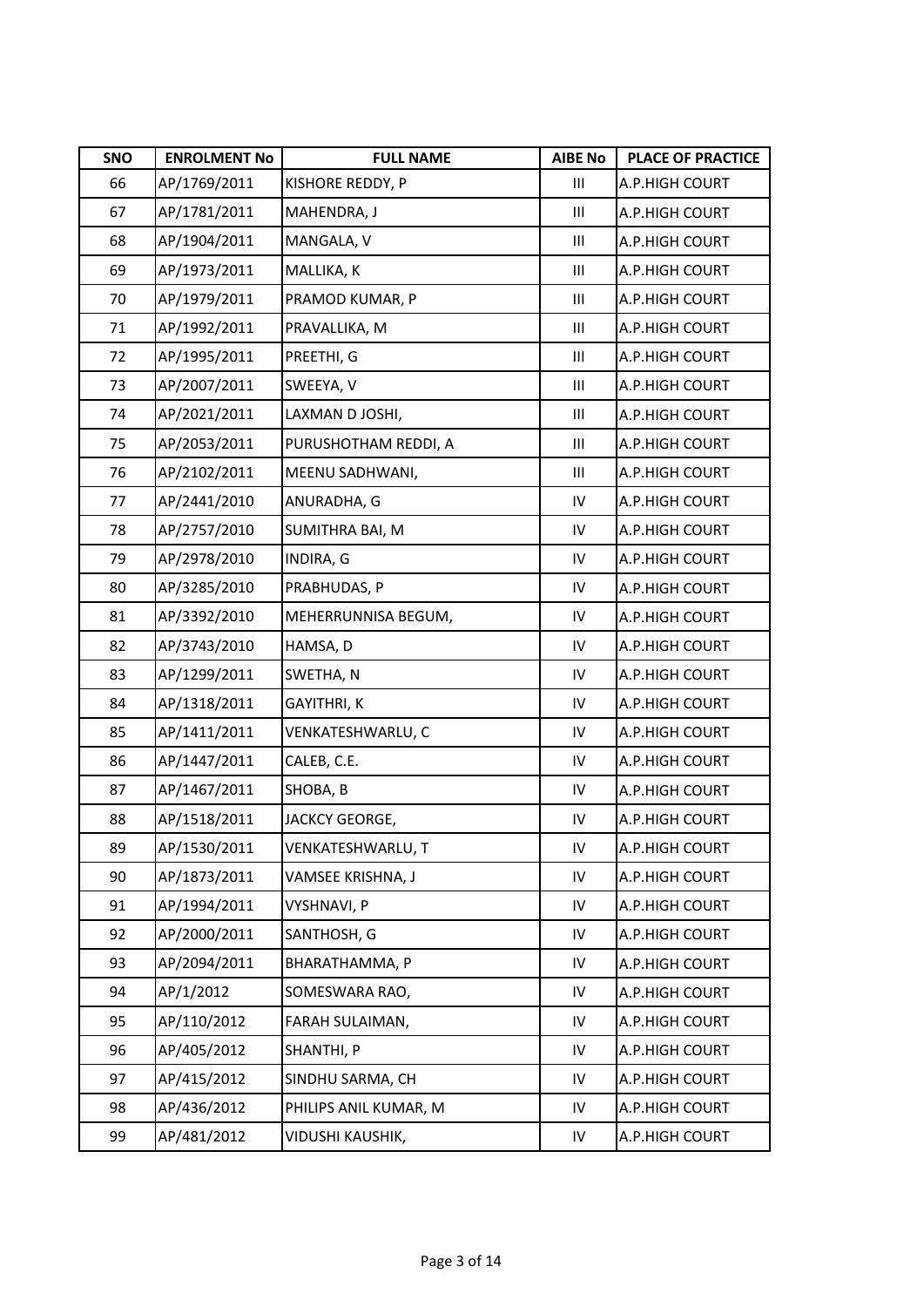| SNO | <b>ENROLMENT No</b> | <b>FULL NAME</b>           | <b>AIBE No</b> | <b>PLACE OF PRACTICE</b> |
|-----|---------------------|----------------------------|----------------|--------------------------|
| 100 | AP/486/2012         | YUGANDHAR REDDY, T         | IV             | A.P.HIGH COURT           |
| 101 | AP/516/2012         | JAYASRI, V                 | IV             | A.P.HIGH COURT           |
| 102 | AP/536/2012         | SUJANA KUMARI, M           | IV             | A.P.HIGH COURT           |
| 103 | AP/610/2012         | RAMESH, B                  | IV             | A.P.HIGH COURT           |
| 104 | AP/621/2012         | ANKITA NAYAK,              | IV             | A.P.HIGH COURT           |
| 105 | AP/675/2012         | SHAKUNTLA CHANDAN,         | IV             | A.P.HIGH COURT           |
| 106 | AP/677/2012         | SMRITI RAJ,                | IV             | A.P.HIGH COURT           |
| 107 | AP/813/2012         | <b>BAL PRAKASH, M</b>      | IV             | A.P.HIGH COURT           |
| 108 | AP/816/2012         | SHIVAJYOTHI, G             | IV             | A.P.HIGH COURT           |
| 109 | AP/913/2012         | USHA RANI, S               | IV             | A.P.HIGH COURT           |
| 110 | AP/933/2012         | ANANTHI SHANKAR BHARADWAJ, | IV             | A.P.HIGH COURT           |
| 111 | AP/948/2012         | <b>ASHA KUMRI, T</b>       | IV             | A.P.HIGH COURT           |
| 112 | AP/962/2012         | FEROJ MD,                  | IV             | A.P.HIGH COURT           |
| 113 | AP/979/2012         | SRINIVASA RAO, R           | IV             | A.P.HIGH COURT           |
| 114 | AP/986/2012         | KIRAN KUMAR, R             | IV             | A.P.HIGH COURT           |
| 115 | AP/1009/2012        | PUJITHA, G.S.R.            | IV             | A.P.HIGH COURT           |
| 116 | AP/1067/2012        | DEVI, M.S.                 | ${\sf IV}$     | A.P.HIGH COURT           |
| 117 | AP/1144/2012        | RAVI KUMAR, M              | IV             | A.P.HIGH COURT           |
| 118 | AP/1433/2012        | TARUN, K                   | IV             | A.P.HIGH COURT           |
| 119 | AP/1485/2012        | <b>GNANI VIVEK, K</b>      | IV             | A.P.HIGH COURT           |
| 120 | AP/1493/2012        | SARANYA, N                 | IV             | A.P.HIGH COURT           |
| 121 | AP/1743/2012        | SNEHA, R                   | IV             | A.P.HIGH COURT           |
| 122 | AP/1744/2012        | BHAVANA, T                 | IV             | A.P.HIGH COURT           |
| 123 | AP/1748/2012        | SREENIVASA SASTRY, K       | ${\sf IV}$     | A.P.HIGH COURT           |
| 124 | AP/1764/2012        | RAVI KIRAN, S              | ${\sf IV}$     | A.P.HIGH COURT           |
| 125 | AP/1802/2012        | MUKESH, V                  | ${\sf IV}$     | A.P.HIGH COURT           |
| 126 | AP/1850/2012        | SAI DEEPIKA, M             | ${\sf IV}$     | A.P.HIGH COURT           |
| 127 | AP/1919/2012        | VASU PRADA, M              | ${\sf IV}$     | A.P.HIGH COURT           |
| 128 | AP/1929/2012        | LAXMINARSINGA RAO, E       | IV             | A.P.HIGH COURT           |
| 129 | AP/1963/2012        | ANUHYA L.N.RAO, G          | IV             | A.P.HIGH COURT           |
| 130 | AP/1972/2012        | PRAFUL KUMAR, H            | IV             | A.P.HIGH COURT           |
| 131 | AP/1978/2012        | ANAND GUPTA,               | ${\sf IV}$     | A.P.HIGH COURT           |
| 132 | AP/1994/2012        | BHASKAR, D                 | IV             | A.P.HIGH COURT           |
| 133 | AP/2054/2012        | NIRMALA DEVI, D            | ${\sf IV}$     | A.P.HIGH COURT           |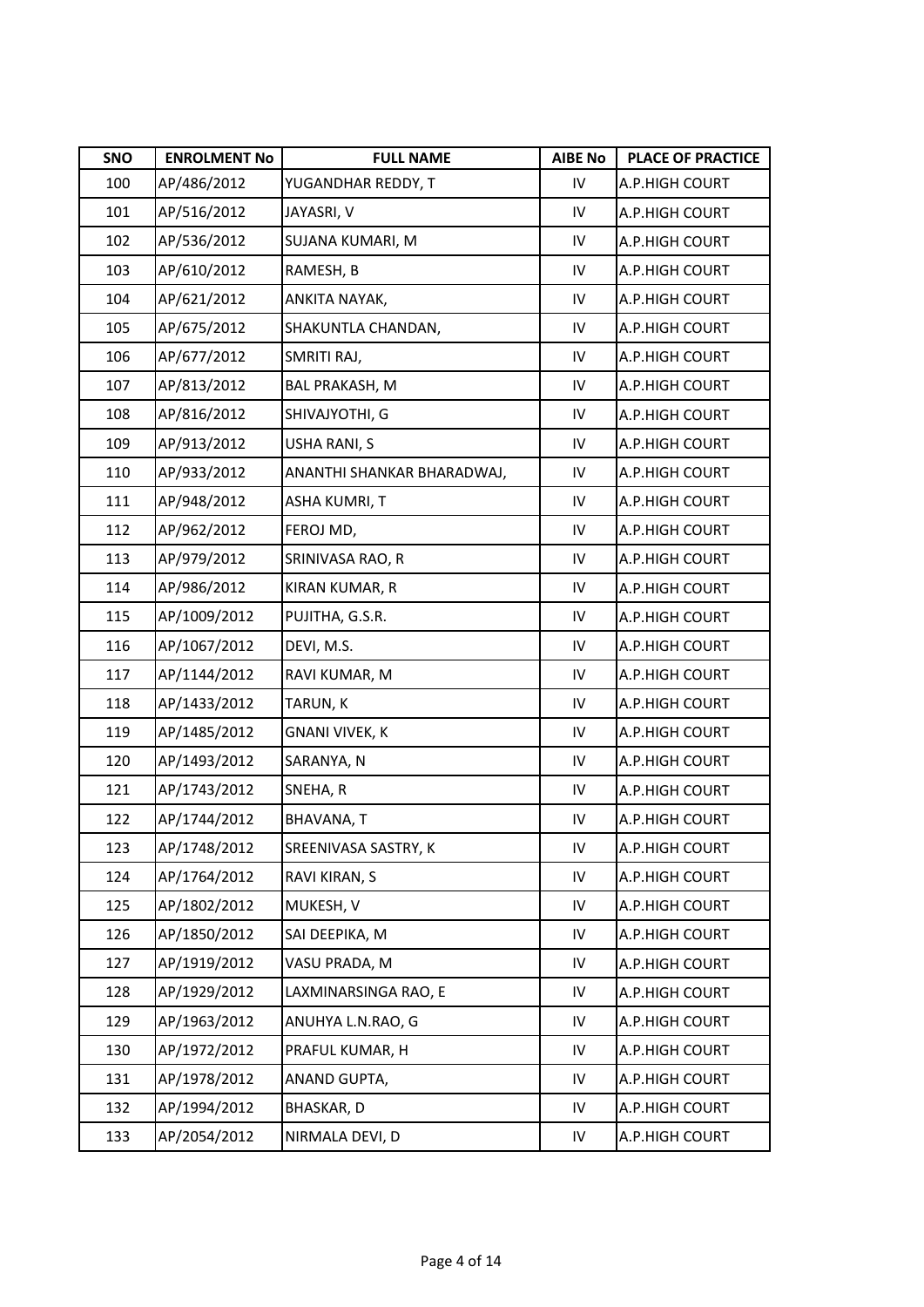| SNO | <b>ENROLMENT No</b> | <b>FULL NAME</b>          | <b>AIBE No</b> | <b>PLACE OF PRACTICE</b> |
|-----|---------------------|---------------------------|----------------|--------------------------|
| 134 | AP/2113/2012        | RAJA SEKHAR, P            | IV             | A.P.HIGH COURT           |
| 135 | AP/2131/2012        | JAYA SRI, V               | IV             | A.P.HIGH COURT           |
| 136 | AP/2139/2012        | NARESH REDDY, B           | IV             | A.P.HIGH COURT           |
| 137 | AP/2148/2012        | SAI KRISHNA, B            | IV             | A.P.HIGH COURT           |
| 138 | AP/2172/2012        | SK ASRA JABEEN,           | IV             | A.P.HIGH COURT           |
| 139 | AP/2197/2012        | MADHAVI, G                | IV             | A.P.HIGH COURT           |
| 140 | AP/2204/2012        | SHAPALI, G                | IV             | A.P.HIGH COURT           |
| 141 | AP/2238/2012        | CHANDRA KUMAR REDDY, K    | IV             | A.P.HIGH COURT           |
| 142 | AP/2263/2012        | BHANU PRAKASH NARAYANA, A | IV             | A.P.HIGH COURT           |
| 143 | AP/2283/2012        | RAJESH, B                 | IV             | A.P.HIGH COURT           |
| 144 | AP/2293/2012        | SASMSON WILLIAM, B        | IV             | A.P.HIGH COURT           |
| 145 | AP/2351/2012        | SAI PRIYA, K.P.           | IV             | A.P.HIGH COURT           |
| 146 | AP/2374/2012        | NARESH KUMAR, P           | IV             | A.P.HIGH COURT           |
| 147 | AP/2397/2012        | SAMUEL PRAKASH, B         | IV             | A.P.HIGH COURT           |
| 148 | AP/2400/2012        | NAMITA AFZULPURKAR,       | IV             | A.P.HIGH COURT           |
| 149 | AP/2481/2012        | RAJITHA, P                | IV             | A.P.HIGH COURT           |
| 150 | AP/2512/2012        | ABHIRAM, K                | ${\sf IV}$     | A.P.HIGH COURT           |
| 151 | AP/2555/2012        | VITTALAIAH, B             | IV             | A.P.HIGH COURT           |
| 152 | AP/2566/2012        | ASHOK KUMAR CHARY, V      | IV             | A.P.HIGH COURT           |
| 153 | AP/2569/2012        | SHASHIDHER REDDY, V       | IV             | A.P.HIGH COURT           |
| 154 | AP/2575/2012        | AFREEN FATIMA,            | IV             | A.P.HIGH COURT           |
| 155 | AP/2592/2012        | APARAJITA, K              | IV             | A.P.HIGH COURT           |
| 156 | AP/2612/2012        | UMA GOWRI, G              | IV             | A.P.HIGH COURT           |
| 157 | AP/2620/2012        | MAHESH AGARWAL,           | ${\sf IV}$     | A.P.HIGH COURT           |
| 158 | AP/2640/2012        | PUSHMA MALA, K            | ${\sf IV}$     | A.P.HIGH COURT           |
| 159 | AP/2646/2012        | RAVI KUMAR, D             | IV             | A.P.HIGH COURT           |
| 160 | AP/2647/2012        | MOHD MUZAFAR AHMED,       | ${\sf IV}$     | A.P.HIGH COURT           |
| 161 | AP/2649/2012        | JANGA REDDY, S            | ${\sf IV}$     | A.P.HIGH COURT           |
| 162 | AP/2678/2012        | MAYURAKSHI BHAGAT,        | IV             | A.P.HIGH COURT           |
| 163 | AP/2736/2012        | CHIRANJEETH, I.V.         | IV             | A.P.HIGH COURT           |
| 164 | AP/2805/2012        | HREDAI, H.S.              | IV             | A.P.HIGH COURT           |
| 165 | AP/2808/2012        | KRISHNA CHAITANYA, M      | IV             | A.P.HIGH COURT           |
| 166 | AP/2831/2012        | SANJEEV KUMAR, G          | IV             | A.P.HIGH COURT           |
| 167 | AP/2876/2012        | VENKATESHAM GOUD, B       | ${\sf IV}$     | A.P.HIGH COURT           |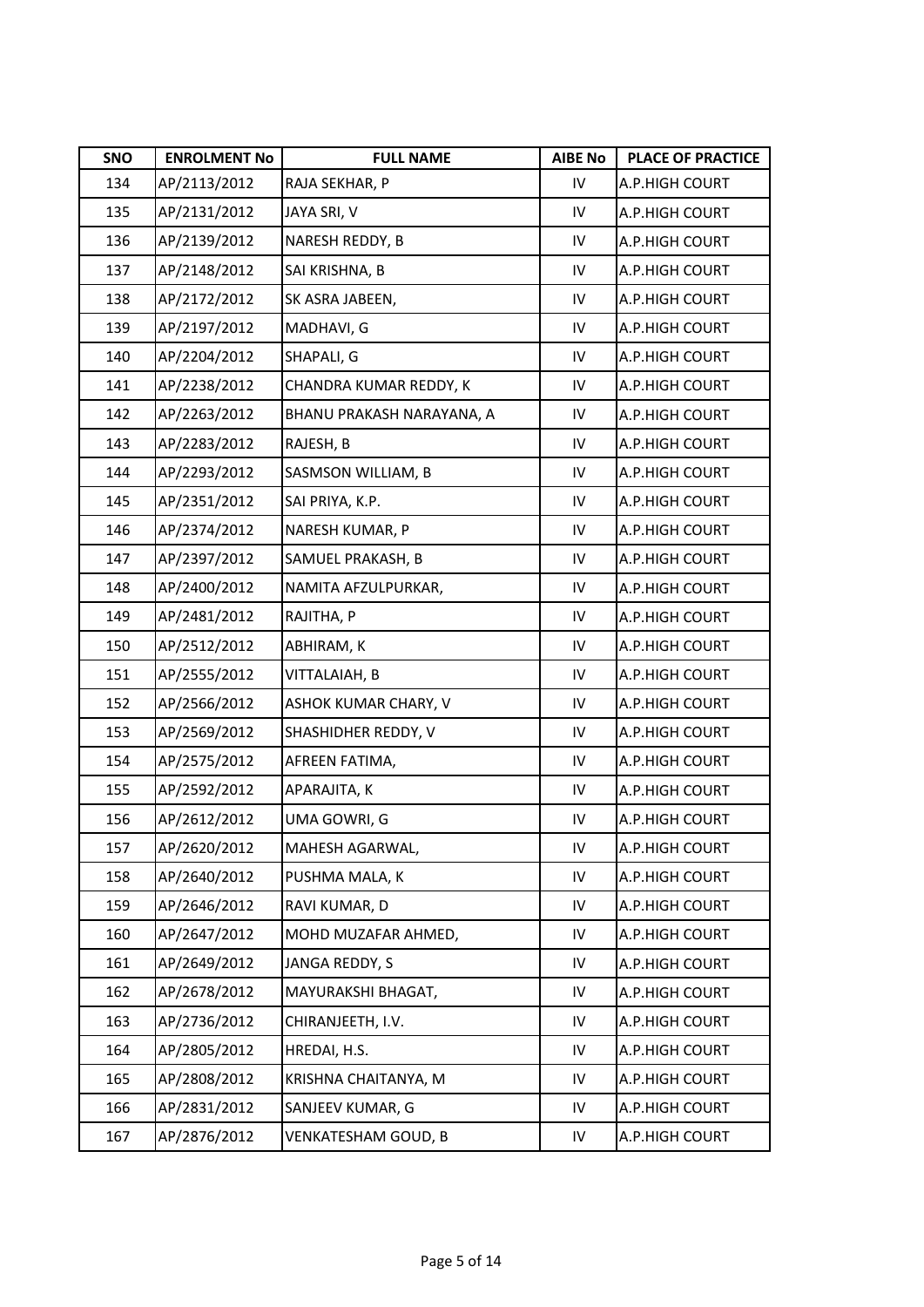| SNO | <b>ENROLMENT No</b> | <b>FULL NAME</b>         | <b>AIBE No</b> | <b>PLACE OF PRACTICE</b>      |
|-----|---------------------|--------------------------|----------------|-------------------------------|
| 168 | AP/2894/2012        | MD SARANDRAS KHAN,       | IV             | A.P.HIGH COURT                |
| 169 | AP/2909/2012        | NATARAJU, G              | IV             | A.P.HIGH COURT                |
| 170 | AP/2936/2012        | SUPRIYA DUBEY,           | IV             | A.P.HIGH COURT                |
| 171 | AP/2940/2012        | ADITYA, G                | IV             | A.P.HIGH COURT                |
| 172 | AP/2983/2012        | CHANDRA SEKHARA REDDY, M | IV             | A.P.HIGH COURT                |
| 173 | AP/3019/2012        | MADHURI, G               | IV             | A.P.HIGH COURT                |
| 174 | AP/3038/2012        | VISHWA MOHAN AGARWAL,    | IV             | A.P.HIGH COURT                |
| 175 | AP/3046/2012        | AKANSHA CHAUHAN,         | IV             | A.P.HIGH COURT                |
| 176 | AP/1144/2012        | RAVI KUMAR, M            | IV             | A.P.HIGH COURT                |
| 177 | AP/2534/2012        | MD IRFAN,                | IV             | A.P.HIGH COURT                |
| 178 | AP/1088/2011        | PHANI RANI, D            | V              | A.P.HIGH COURT                |
| 179 | AP/1996/2011        | SHILPA, M                | V              | A.P.HIGH COURT                |
| 180 | AP/190/2012         | JAGADISH, G              | V              | A.P.HIGH COURT                |
| 181 | AP/280/2012         | ARUL MARY,               | V              | A.P.HIGH COURT                |
| 182 | AP/2022/2012        | <b>BRIJ GOPAL,</b>       | V              | A.P.HIGH COURT                |
| 183 | AP/2325/2012        | HARI GOPAL, B            | V              | A.P.HIGH COURT                |
| 184 | AP/2341/2012        | RAHUL POKARNA, S         | V              | A.P.HIGH COURT                |
| 185 | AP/2457/2012        | PRATHIBHA, M             | V              | A.P.HIGH COURT                |
| 186 | AP/2686/2012        | LENA AVANTHI, J          | V              | A.P.HIGH COURT                |
| 187 | AP/3194/2012        | ASHA RAO, P              | V              | A.P.HIGH COURT                |
| 188 | AP/168/2013         | SUMAN KARMAKAR,          | V              | A.P.HIGH COURT                |
| 189 | AP/192/2013         | KALYANI, T.V.R.          | V              | A.P.HIGH COURT                |
| 190 | AP/264/2013         | AMARENDRA, CH            | V              | A.P.HIGH COURT                |
| 191 | AP/298/2013         | ANJNEYULU, K             | V              | A.P.HIGH COURT                |
| 192 | AP/356/2013         | KIRAN KUMAR, K           | V              | A.P.HIGH COURT                |
| 193 | AP/578/2013         | FARAH ZEENYA,            | V              | A.P.HIGH COURT                |
| 194 | AP/581/2013         | VARSHITA, M              | V              | A.P.HIGH COURT                |
| 195 | AP/665/2013         | RADHA KRISHNA, P         | V              | A.P.HIGH COURT                |
| 196 | AP/707/2013         | RAMANA SUBBA RAO, CH.V.  | V              | A.P.HIGH COURT                |
| 197 | AP/758/2013         | SAI SANJAY, S            | V              | A.P.HIGH COURT                |
| 198 | AP/799/2013         | RAJU, J                  | V              | A.P.HIGH COURT                |
| 199 | AP/2776/2012        | VENKATA CHENNAIAH, V     | ${\sf IV}$     | CITY CIVIL<br>COURT HYDERARAD |
| 200 | AP/1764/2010        | SAINATH REDDY, P         | Ш              | ANANTAPUR                     |
| 201 | AP/140/2012         | MANJULA, V               | IV             | ANANTAPUR                     |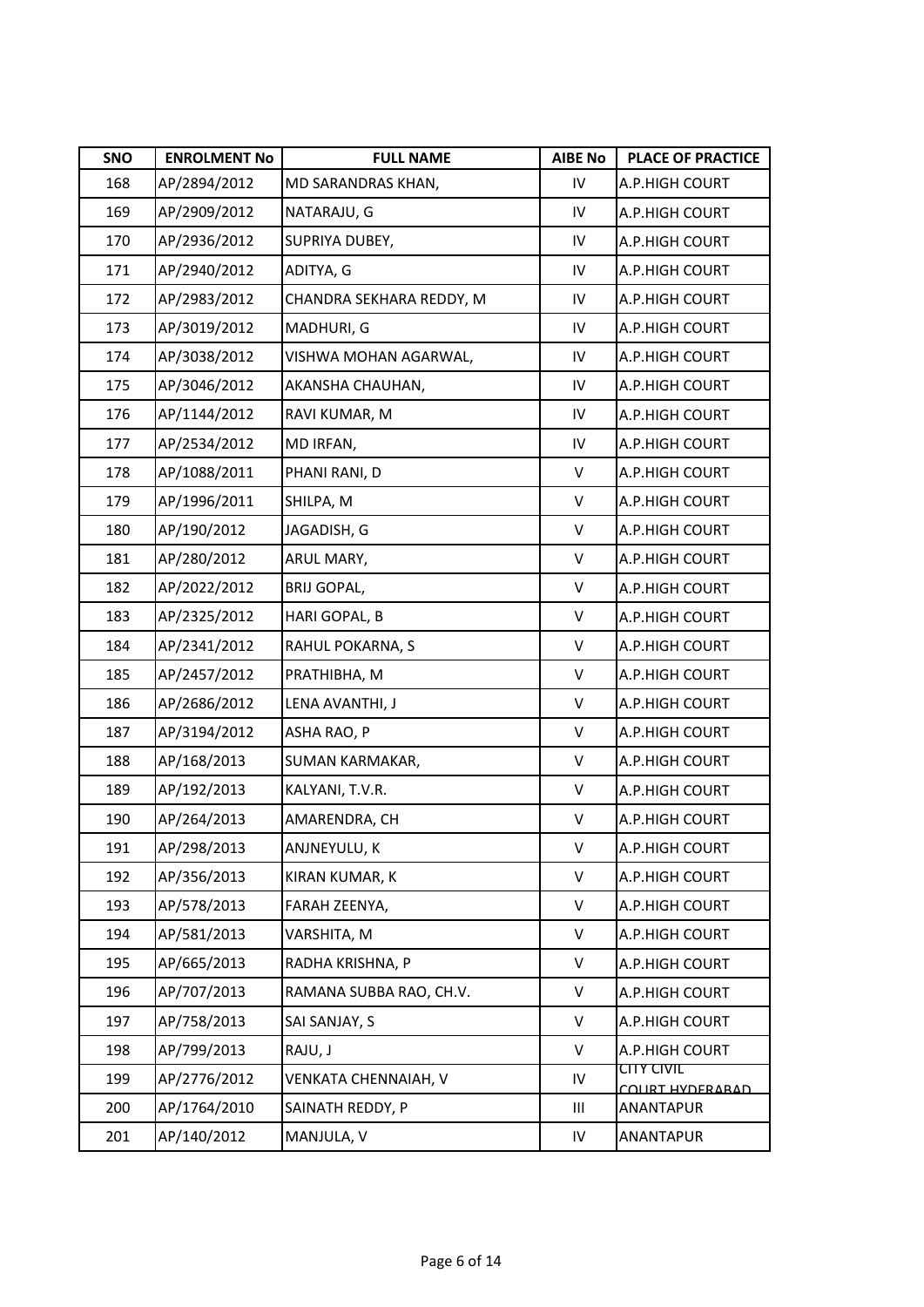| SNO | <b>ENROLMENT No</b> | <b>FULL NAME</b>         | <b>AIBE No</b> | <b>PLACE OF PRACTICE</b> |
|-----|---------------------|--------------------------|----------------|--------------------------|
| 202 | AP/230/2012         | SREENATH REDDY, B        | IV             | ANANTAPUR                |
| 203 | AP/2839/2012        | JAYARAM, K               | IV             | ANANTAPUR                |
| 204 | AP/1221/2011        | <b>BABA PRASAD, K</b>    | V              | <b>ANANTAPUR</b>         |
| 205 | AP/1741/2010        | RAMA MOHAN, D            | Ш              | DHARMAVARAM              |
| 206 | AP/679/2011         | PRAVEEN KUMAR, M         | Ш              | DHARMAVARAM              |
| 207 | AP/1998/2010        | KUMARI VANI, Y           | Ш              | <b>GOOTY</b>             |
| 208 | AP/2518/2010        | MUNI REDDY, L.J.M.       | $\mathbf{II}$  | <b>HINDUPUR</b>          |
| 209 | AP/607/2013         | SARASWATHI, P.L          | V              | <b>HINDUPUR</b>          |
| 210 | AP/1221/2010        | SIVA SANKAR, J           | IV             | <b>KADIRI</b>            |
| 211 | AP/309/2012         | HANUMANTHA RAYUDU, B     | IV             | KALYANADURG              |
| 212 | AP/1644/2010        | RAMESH, M                | IV             | URAVAKONDA               |
| 213 | AP/244/2011         | FAMEED BASHA, S          | Ш              | PALAMANER                |
| 214 | AP/3391/2010        | GOPI KRISHNA, P          | Ш              | <b>PUTTUR</b>            |
| 215 | AP/2902/2010        | KUMAR, M                 | Ш              | SRIKALAHASTI             |
| 216 | AP/323/2012         | SRIVIDYA, P              | IV             | SRIKALAHASTI             |
| 217 | AP/493/2013         | HEMALATHA, P             | V              | SRIKALAHASTI             |
| 218 | AP/136/2011         | RAJESWARI, E             | $\mathbf{II}$  | <b>TIRUPATI</b>          |
| 219 | AP/2343/2010        | RAJENDRA PRASAD SARMA, B | Ш              | TIRUPATI                 |
| 220 | AP/2905/2010        | SRIHARI, M               | Ш              | TIRUPATI                 |
| 221 | AP/717/2010         | HARI KRISHNA, B          | IV             | TIRUPATI                 |
| 222 | AP/3414/2010        | GOPI REDDY, M            | IV             | <b>TIRUPATI</b>          |
| 223 | AP/9/2011           | RAMESHKANT, V.S.         | IV             | <b>TIRUPATI</b>          |
| 224 | AP/379/2012         | RUPAVATHI, P             | IV             | <b>TIRUPATI</b>          |
| 225 | AP/401/2012         | SULOCHANA, P             | IV             | TIRUPATI                 |
| 226 | AP/74/2013          | BENJAMIN RAVIKUMAR, M    | V              | TIRUPATI                 |
| 227 | AP/121/2013         | MADHAN MOHAN REDDY, G    | V              | <b>TIRUPATI</b>          |
| 228 | AP/1427/2012        | <b>GOPI BALAJI, D</b>    | IV             | <b>KADAPA</b>            |
| 229 | AP/426/2011         | NAGESWARAMMA, B          | V              | KADAPA                   |
| 230 | AP/3741/2010        | ANIL KUMAR, P            | Ш              | <b>PRODDATUR</b>         |
| 231 | AP/3227/2012        | RAMESH, A                | V              | RAJAMPET                 |
| 232 | AP/309/2013         | RAMESH BABU, P           | V              | RAILWAY KODUR            |
| 233 | AP/879/2010         | SUJATHA, V               | L              | RAJAHMUNDRY              |
| 234 | AP/1236/2010        | AISWARYA, B              | Ш              | RAJAHMUNDRY              |
| 235 | AP/1421/2011        | VENKATESWARA RAO, K      | Ш              | KAKINADA                 |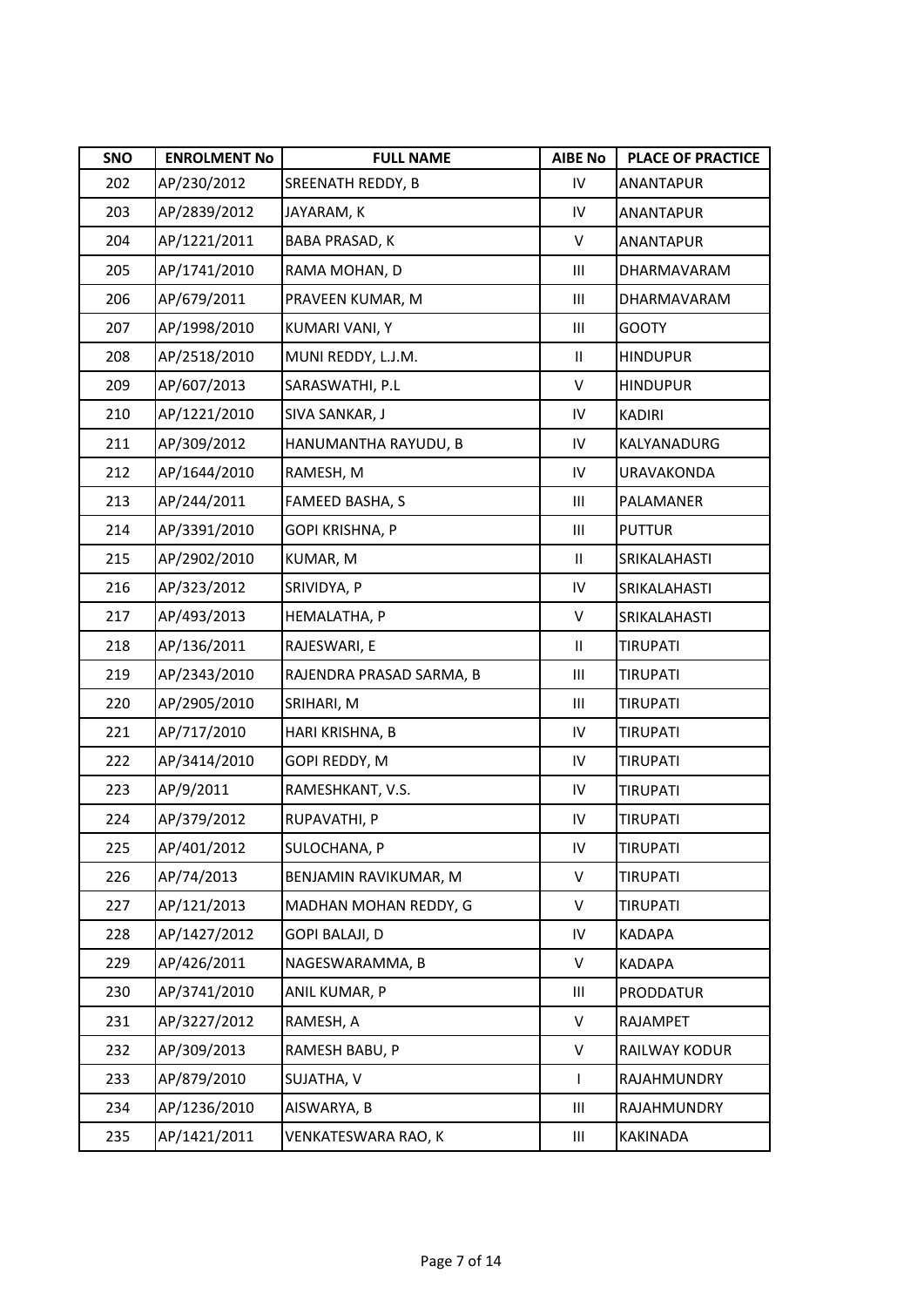| SNO | <b>ENROLMENT No</b> | <b>FULL NAME</b>            | <b>AIBE No</b>             | <b>PLACE OF PRACTICE</b>         |
|-----|---------------------|-----------------------------|----------------------------|----------------------------------|
| 236 | AP/887/2010         | NEELIMA, B                  | IV                         | <b>KAKINADA</b>                  |
| 237 | AP/2705/2012        | SUDHAKAR, G                 | IV                         | <b>KAKINADA</b>                  |
| 238 | AP/561/2012         | DEVIKARANI, CH              | IV                         | <b>KAKINADA</b>                  |
| 239 | AP/926/2010         | RAMALINGESWARA RAO, G       | L                          | AMALAPURAM                       |
| 240 | AP/2976/2010        | KISHORE, P.C.               | L                          | AMALAPURAM                       |
| 241 | AP/460/2011         | SEETHA RAMA SWAMY, P        | $\ensuremath{\mathsf{II}}$ | PEDDAPURAM                       |
| 242 | AP/1263/2012        | NOOKA RAJU, K               | ${\sf IV}$                 | PITHAPURAM                       |
| 243 | AP/1791/2012        | DAIVAM, M                   | ${\sf IV}$                 | PITHAPURAM                       |
| 244 | AP/1115/2010        | PAVANA MURTHY, A            |                            | <b>RAMACHANDRAPURA</b>           |
| 245 | AP/1762/2010        | KAMESWARA RAO, B.V.V.S.     | $\mathbf{I}$               | <u>M</u><br>RAMACHANDRAPURA      |
| 246 | AP/1239/2010        | SRIDURGA, M                 | ${\sf IV}$                 | M<br>RAMACHANDRAPURA             |
| 247 | AP/3289/2010        | SRIDHAR, G                  | ${\sf IV}$                 | M<br>RAMACHANDRAPURA<br><b>M</b> |
| 248 | AP/271/2011         | NALINI, Y                   | IV                         | <b>ELURU</b>                     |
| 249 | AP/297/2012         | FIROZ SHAIK,                | IV                         | <b>ELURU</b>                     |
| 250 | AP/616/2012         | SOWJANYA, B                 | IV                         | ELURU                            |
| 251 | AP/1470/2012        | <b>BULLEMMA, G</b>          | IV                         | <b>ELURU</b>                     |
| 252 | AP/1144/2010        | RAMA KRISHNA, G             | $\mathsf{I}$               | BHIMAVARAM                       |
| 253 | AP/821/2011         | SRINIVASA RAJU, K           | Ш                          | BHIMAVARAM                       |
| 254 | AP/963/2011         | SWAPNA, M                   | Ш                          | BHIMAVARAM                       |
| 255 | AP/2179/2012        | RENUKA, K                   | IV                         | BHIMAVARAM                       |
| 256 | AP/3024/2012        | KALYANI KRISHNA, CH         | IV                         | BHIMAVARAM                       |
| 257 | AP/553/2010         | VIJAYA SANTHI, T            | IV                         | <b>KOVVUR</b>                    |
| 258 | AP/1014/2010        | PRASAD DHANUKONDA, V.S.J.   | L                          | NARSAPUR                         |
| 259 | AP/1110/2011        | RAJA BABU, R                | Ш                          | <b>NARSAPUR</b>                  |
| 260 | AP/382/2012         | SRINIVAS, K                 | IV                         | NARSAPUR                         |
| 261 | AP/347/2012         | RAVI KUMAR, R               | ${\sf IV}$                 | PALAKOL                          |
| 262 | AP/1419/2010        | LAKSHMANA KUMAR, P          | Ш                          | TADEPALLIGUDEM                   |
| 263 | AP/214/2011         | RAMA SATYA KRISHNA RAO, V   | Ш                          | TADEPALLIGUDEM                   |
| 264 | AP/1308/2011        | AZAD, CH.C.S.               | Ш                          | TADEPALLIGUDEM                   |
| 265 | AP/1639/2011        | HAIMALALITHA, K             | Ш                          | TADEPALLIGUDEM                   |
| 266 | AP/1078/2010        | SATYANARAYANA MURTY, D.V.V. | IV                         | TANUKU                           |
| 267 | AP/1465/2011        | RANI, T                     | IV                         | TANUKU                           |
| 268 | AP/784/2012         | MANGAVATHI, R               | IV                         | TANUKU                           |
| 269 | AP/1552/2012        | SRAVAN KUMAR, U             | ${\sf IV}$                 | TANUKU                           |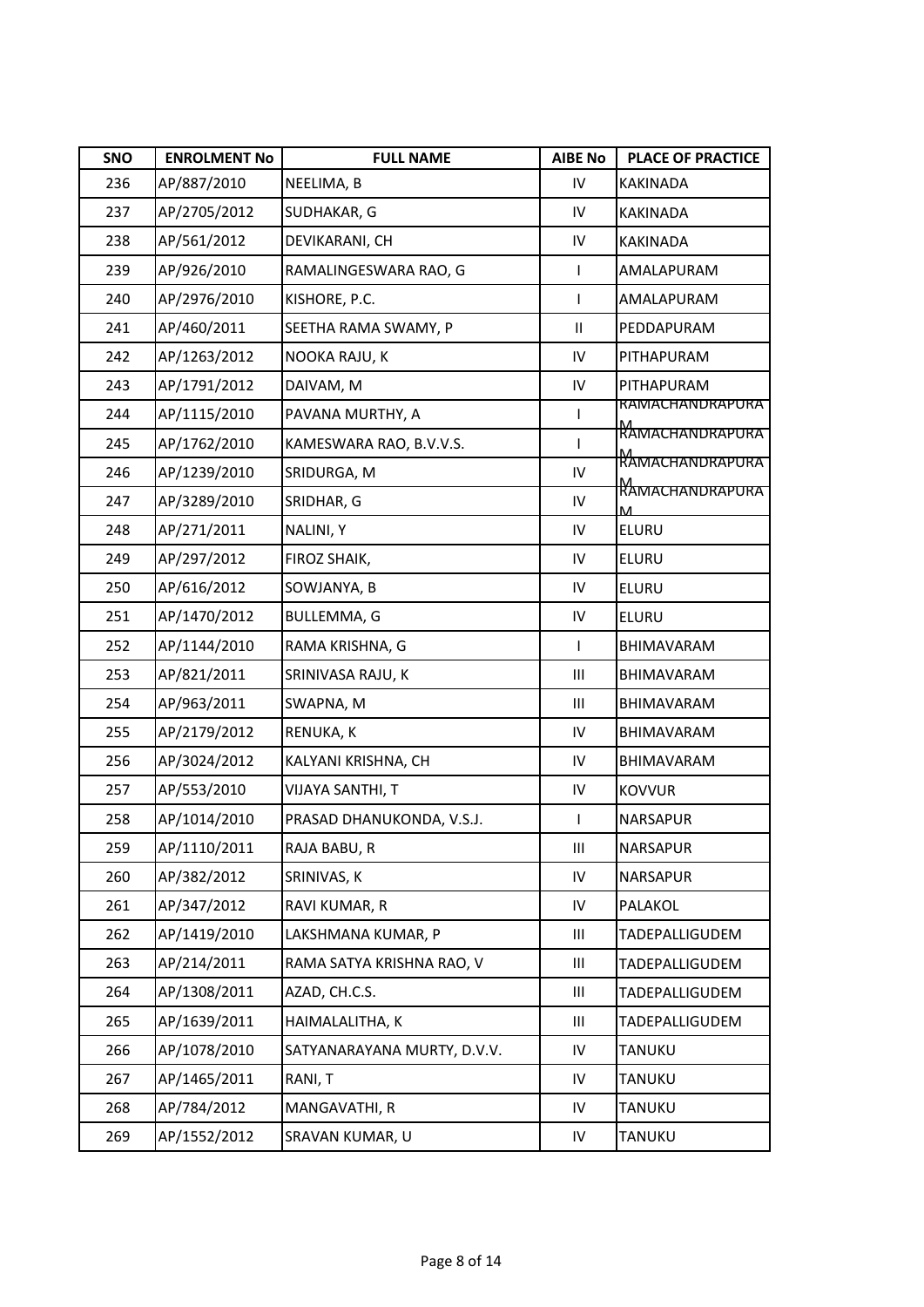| SNO | <b>ENROLMENT No</b> | <b>FULL NAME</b>           | <b>AIBE No</b> | <b>PLACE OF PRACTICE</b> |
|-----|---------------------|----------------------------|----------------|--------------------------|
| 270 | AP/114/2013         | PRATAP KUMAR, M            | V              | TANUKU                   |
| 271 | AP/2517/2010        | VIJAYA BHARATHI, K         | Ш.             | <b>GUNTUR</b>            |
| 272 | AP/3266/2010        | MUMTAZ BEGUM SHAIK,        | Ш.             | <b>GUNTUR</b>            |
| 273 | AP/227/2011         | VIJAY, K                   | Ш              | <b>GUNTUR</b>            |
| 274 | AP/2281/2010        | NARASIMHAM, K              | Ш              | <b>GUNTUR</b>            |
| 275 | AP/707/2011         | SRINIVASA RAO, N           | Ш              | <b>GUNTUR</b>            |
| 276 | AP/1196/2011        | MAHESH, M                  | Ш              | <b>GUNTUR</b>            |
| 277 | AP/1379/2011        | GOPALA RAO, G              | Ш              | <b>GUNTUR</b>            |
| 278 | AP/346/2011         | RANI, S                    | IV             | <b>GUNTUR</b>            |
| 279 | AP/436/2011         | SAMBASIVA RAO, K           | IV             | <b>GUNTUR</b>            |
| 280 | AP/68/2012          | CHANDRAKALA, P             | IV             | <b>GUNTUR</b>            |
| 281 | AP/622/2012         | VIJAYA RADHIKA SRI, P      | IV             | <b>GUNTUR</b>            |
| 282 | AP/1052/2012        | MADHAVI, P                 | IV             | <b>GUNTUR</b>            |
| 283 | AP/1153/2012        | PAVAN KUMAR, Y.B.S.        | IV             | <b>GUNTUR</b>            |
| 284 | AP/1236/2012        | SANJEEVA BABU, K           | IV             | <b>GUNTUR</b>            |
| 285 | AP/1668/2012        | SHAIK VAHAB, GAFFAR        | IV             | <b>GUNTUR</b>            |
| 286 | AP/1794/2012        | SUBBA RAO, T               | IV             | <b>GUNTUR</b>            |
| 287 | AP/2483/2012        | PARUSURAMI REDDY, P        | IV             | <b>GUNTUR</b>            |
| 288 | AP/2668/2012        | SAMBI REDDY, L             | IV             | <b>GUNTUR</b>            |
| 289 | AP/2856/2012        | RAVI KIRAN, A              | IV             | <b>GUNTUR</b>            |
| 290 | AP/596/2012         | <b>JHANSI RANI, K</b>      | V              | <b>GUNTUR</b>            |
| 291 | AP/675/2013         | NARAYANA KISHORE, D        | V              | <b>GUNTUR</b>            |
| 292 | AP/2688/2012        | SIRISHA, P.V.S.L           | IV             | <b>BAPATLA</b>           |
| 293 | AP/43/2012          | SRIHARI RAO, G             | V              | <b>BAPATLA</b>           |
| 294 | AP/3297/2012        | SRINIVASA RAO, J           | V              | MACHERLA                 |
| 295 | AP/2083/2011        | RAMANJANEYULU, T           | IV             | CHILAKALURIPET           |
| 296 | AP/1125/2011        | SRINIVASA RAO, R           | Ш              | NARASARAOPET             |
| 297 | AP/1029/2012        | SUDHA RAJESWARI, C         | IV             | NARASARAOPET             |
| 298 | AP/1081/2012        | NAGA RAJU, A               | IV             | <b>PONNUR</b>            |
| 299 | AP/1513/2011        | MURALI KRISHNA, B          | Ш              | REPALLE                  |
| 300 | AP/1250/2011        | FIROJ BASHA SHAIK,         | Ш              | <b>TENALI</b>            |
| 301 | AP/1071/2011        | PARIPURNA REDDY, A         | IV             | <b>TENALI</b>            |
| 302 | AP/1098/2011        | SRI KRISHNA ANJANA DEVI, Y | IV             | TENALI                   |
| 303 | AP/1468/2012        | PRASAD BABU, M.J.S.R.      | IV             | TENALI                   |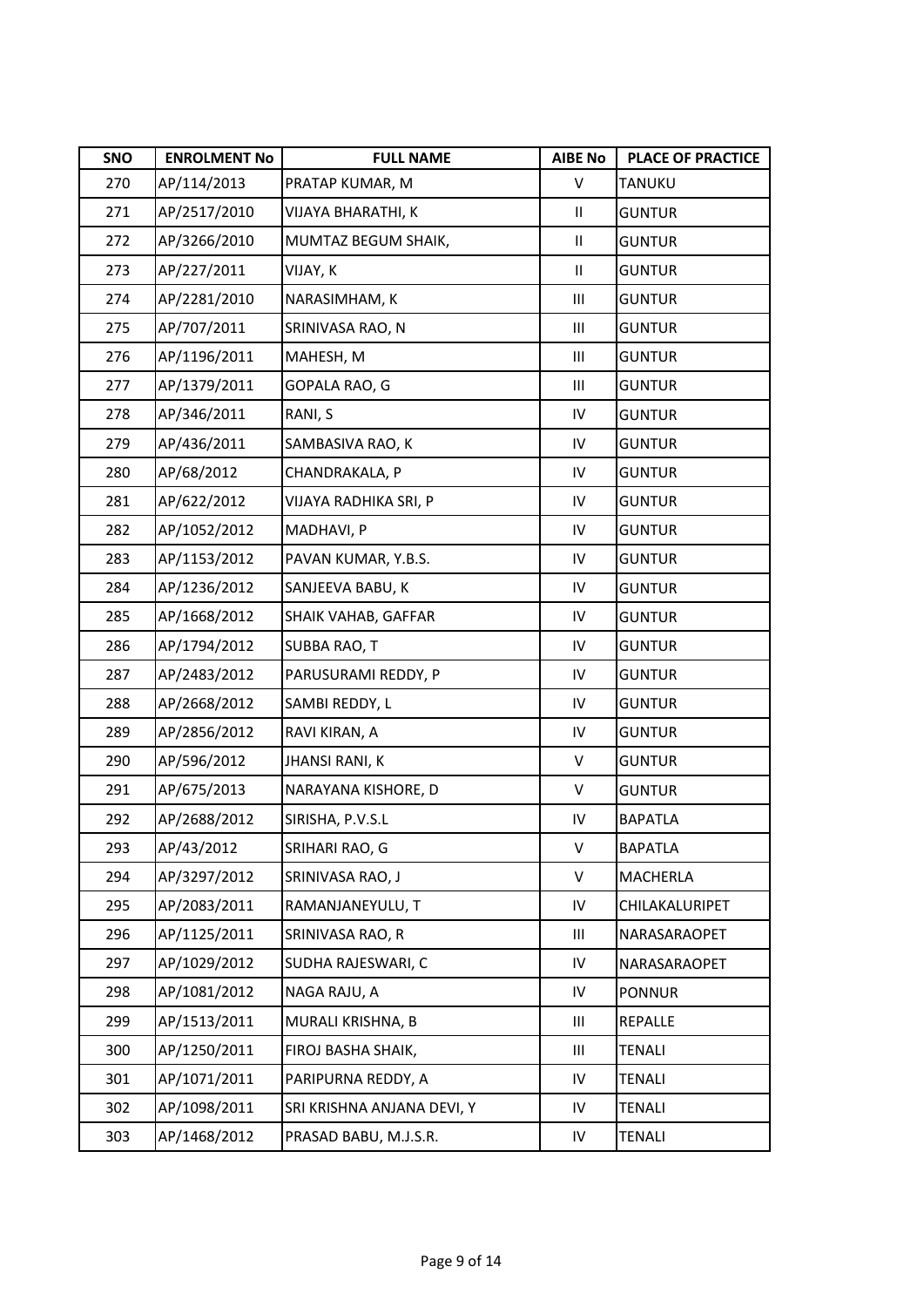| SNO | <b>ENROLMENT No</b> | <b>FULL NAME</b>        | <b>AIBE No</b> | <b>PLACE OF PRACTICE</b> |
|-----|---------------------|-------------------------|----------------|--------------------------|
| 304 | AP/2039/2010        | KESAVA RAO, T           | IV             | MACHILIPATNAM            |
| 305 | AP/1964/2011        | SANDHYA RANI, V         | IV             | MACHILIPATNAM            |
| 306 | AP/324/2012         | INDIRA PRIYADARSINI, R  | IV             | MACHILIPATNAM            |
| 307 | AP/1423/2012        | TULASI VENKATA DURGA, G | V              | MACHILIPATNAM            |
| 308 | AP/515/2012         | SUKUNDA RAO, P          | IV             | <b>GANNAVARAM</b>        |
| 309 | AP/196/2012         | NARASIMHA SWAMY, G      | IV             | <b>JAGGAYYAPET</b>       |
| 310 | AP/729/2011         | SRINIVASA RAO, K        | Ш              | <b>KAIKALUR</b>          |
| 311 | AP/107/2012         | RAJARAM, P              | IV             | <b>KAIKALUR</b>          |
| 312 | AP/1140/2012        | RAMA DEVI, K            | IV             | KAIKALUR                 |
| 313 | AP/2319/2010        | SRINIVASA RAO, R        | L              | VIJAYAWADA               |
| 314 | AP/2400/2010        | SRIDEVI, G              | $\mathbf{I}$   | VIJAYAWADA               |
| 315 | AP/2051/2010        | NAGAMANI, Y             | $\mathbf{H}$   | VIJAYAWADA               |
| 316 | AP/2751/2010        | MURTHY, B.L.V.N.        | Ш              | VIJAYAWADA               |
| 317 | AP/371/2011         | UDAYA BHASKAR, K        | Ш              | VIJAYAWADA               |
| 318 | AP/443/2011         | RAGHUNADH, B            | $\mathbf{II}$  | VIJAYAWADA               |
| 319 | AP/2136/2011        | RAJA CHANDRA, M         | Ш              | VIJAYAWADA               |
| 320 | AP/1722/2010        | TULASAMMA, A.V.V.L.     | IV             | VIJAYAWADA               |
| 321 | AP/899/2011         | SRINIVASU, N            | IV             | VIJAYAWADA               |
| 322 | AP/2131/2011        | ASHOK KUMAR, P          | IV             | VIJAYAWADA               |
| 323 | AP/2186/2011        | ANIL, B                 | IV             | VIJAYAWADA               |
| 324 | AP/2195/2011        | VENKATALALITHA, M       | IV             | VIJAYAWADA               |
| 325 | AP/2196/2011        | PRATHAP, B              | IV             | VIJAYAWADA               |
| 326 | AP/1037/2012        | DURGA, S                | IV             | VIJAYAWADA               |
| 327 | AP/1071/2012        | GOUSIA PYARI,           | IV             | VIJAYAWADA               |
| 328 | AP/1108/2012        | ISWARYA, P              | IV             | VIJAYAWADA               |
| 329 | AP/1339/2012        | ANUHYA, P.V.S.          | IV             | VIJAYAWADA               |
| 330 | AP/1428/2012        | VAMSI, A                | IV             | VIJAYAWADA               |
| 331 | AP/1638/2012        | KRISHNA KIRAN, A.V.     | IV             | VIJAYAWADA               |
| 332 | AP/1666/2012        | ARSHITHA, N             | IV             | VIJAYAWADA               |
| 333 | AP/1695/2012        | AMBEDKAR, P             | IV             | VIJAYAWADA               |
| 334 | AP/1713/2012        | AYYAPPA, CH             | IV             | VIJAYAWADA               |
| 335 | AP/2465/2012        | NAGAPUSHPAVATHI, K      | IV             | VIJAYAWADA               |
| 336 | AP/2960/2012        | MANJULA, N              | IV             | VIJAYAWADA               |
| 337 | AP/2608/2012        | RAMAKRISHNA SARMA, A    | IV             | VIJAYAWADA               |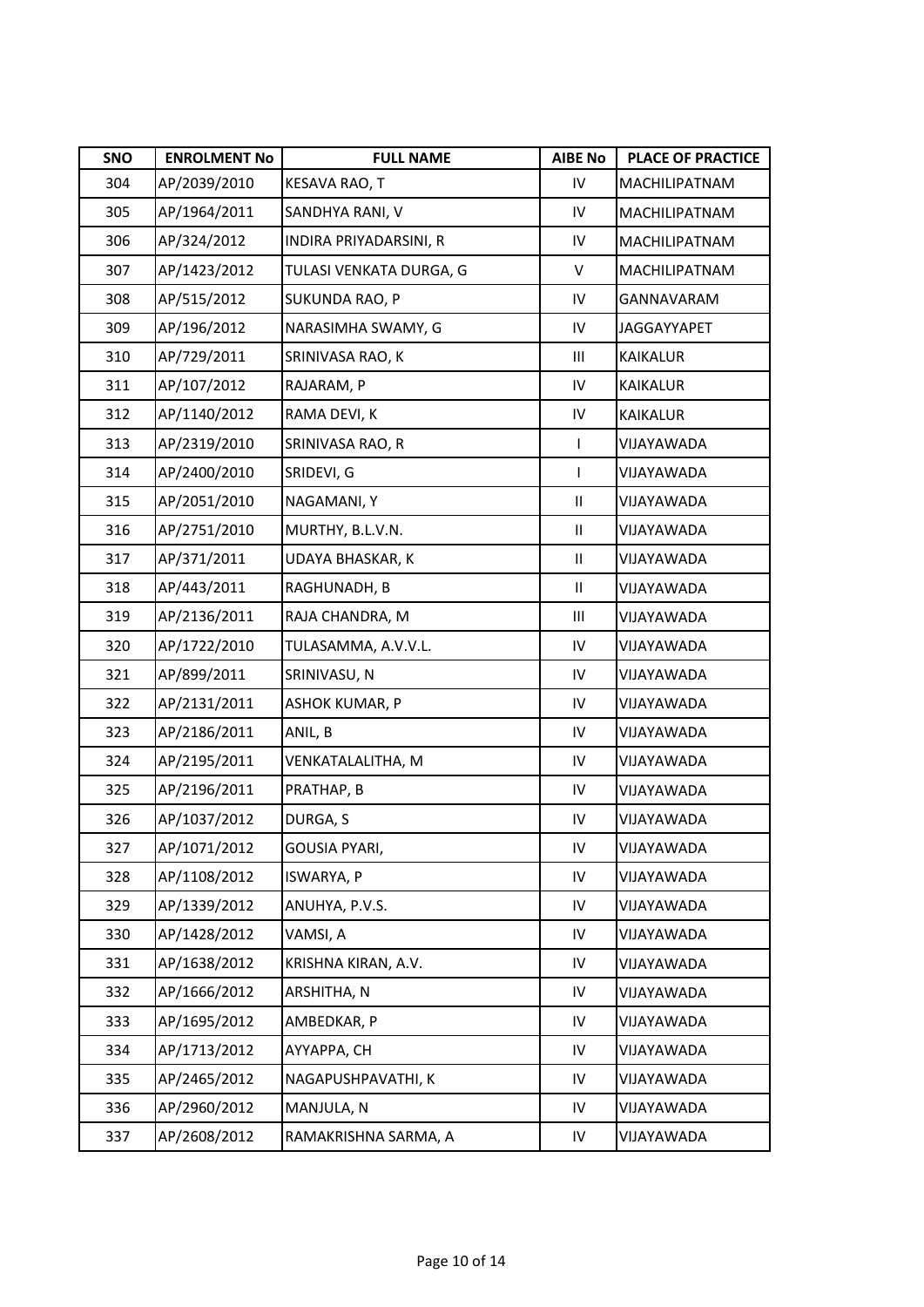| SNO | <b>ENROLMENT No</b> | <b>FULL NAME</b>        | <b>AIBE No</b> | <b>PLACE OF PRACTICE</b> |
|-----|---------------------|-------------------------|----------------|--------------------------|
| 338 | AP/442/2011         | KOTESWARA RAO, S        | V              | VIJAYAWADA               |
| 339 | AP/159/2012         | MOHAMMED YASIN SHARIFF, | V              | VIJAYAWADA               |
| 340 | AP/289/2012         | <b>JHANSI RANI, V</b>   | V              | VIJAYAWADA               |
| 341 | AP/1051/2012        | SRINIVASA RAO, M        | V              | VIJAYAWADA               |
| 342 | AP/1222/2012        | SANKAR GANESH, A        | V              | VIJAYAWADA               |
| 343 | AP/2796/2012        | SRINIVASA RAO, K        | V              | VIJAYAWADA               |
| 344 | AP/129/2013         | RADHA, G                | $\sf V$        | VIJAYAWADA               |
| 345 | AP/2762/2010        | PADMACHARAN, G          | $\mathsf{I}$   | <b>KURNOOL</b>           |
| 346 | AP/642/2011         | NARAYANA REDDY, S       | Ш              | <b>KURNOOL</b>           |
| 347 | AP/3328/2010        | SABIA KHATOON,          | IV             | <b>KURNOOL</b>           |
| 348 | AP/62/2012          | ANURADHA, A             | IV             | <b>KURNOOL</b>           |
| 349 | AP/172/2012         | MAHESWARAIAH, M         | ${\sf IV}$     | <b>KURNOOL</b>           |
| 350 | AP/2877/2012        | RAGHAVENDRA RAO, G      | IV             | <b>KURNOOL</b>           |
| 351 | AP/3303/2010        | SEKHAR, P               | V              | <b>KURNOOL</b>           |
| 352 | AP/372/2012         | ELIAZAR, A.B.           | V              | <b>KURNOOL</b>           |
| 353 | AP/159/2013         | RAVI KUMAR, B           | V              | <b>KURNOOL</b>           |
| 354 | AP/1021/2011        | SOMANNA, K              | ${\sf IV}$     | <b>ADONI</b>             |
| 355 | AP/2310/2012        | DASTAGIRI, D            | ${\sf IV}$     | ALLAGADDA                |
| 356 | AP/2635/2010        | JAYA SHANKARA GOUD, E   | ${\sf IV}$     | <b>DHONE</b>             |
| 357 | AP/1707/2012        | RANDEEP KUMAR REDDY, Y  | IV             | NANDYAL                  |
| 358 | AP/1632/2012        | MANENNA,                | IV             | ZAHEERABAD               |
| 359 | AP/3102/2010        | RAVICHANDRA, K          | $\mathbf{I}$   | <b>NELLORE</b>           |
| 360 | AP/3525/2010        | VASANTHA LAKSHMI, V     | L              | <b>NELLORE</b>           |
| 361 | AP/2742/2010        | RAJA RAJESWARI, C       | Ш              | <b>NELLORE</b>           |
| 362 | AP/3130/2010        | KIRAN KUMAR, P.V.       | Ш              | <b>NELLORE</b>           |
| 363 | AP/229/2011         | VENKATESWARLU, P        | Ш              | <b>NELLORE</b>           |
| 364 | AP/1252/2011        | SURESH, B               | Ш              | <b>NELLORE</b>           |
| 365 | AP/2803/2010        | DURGA SAILAJA, G        | ${\sf IV}$     | <b>NELLORE</b>           |
| 366 | AP/182/2011         | RAVI KUMAR,             | ${\sf IV}$     | <b>NELLORE</b>           |
| 367 | AP/385/2012         | SUJATHA, B              | ${\sf IV}$     | <b>NELLORE</b>           |
| 368 | AP/389/2012         | VENU, G                 | ${\sf IV}$     | <b>NELLORE</b>           |
| 369 | AP/446/2012         | KARIMULLA, CH           | ${\sf IV}$     | <b>NELLORE</b>           |
| 370 | AP/1561/2012        | MADHURI, C              | IV             | <b>NELLORE</b>           |
| 371 | AP/2444/2012        | SARALA, V               | ${\sf IV}$     | <b>NELLORE</b>           |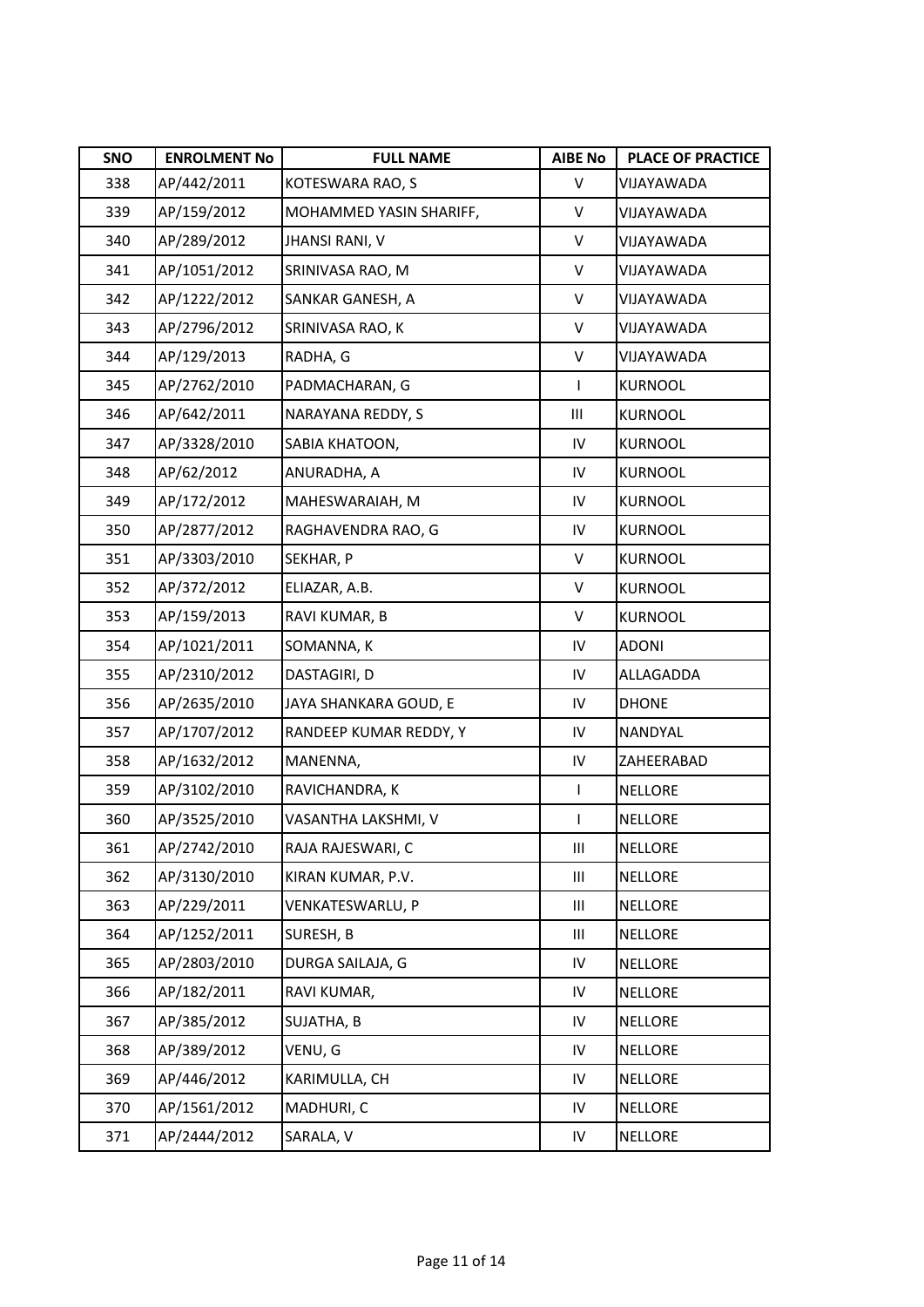| SNO | <b>ENROLMENT No</b> | <b>FULL NAME</b>           | <b>AIBE No</b> | PLACE OF PRACTICE |
|-----|---------------------|----------------------------|----------------|-------------------|
| 372 | AP/2899/2012        | PRANAVI, CH                | IV             | <b>NELLORE</b>    |
| 373 | AP/2981/2012        | KIRAN KUMAR, B             | IV             | <b>NELLORE</b>    |
| 374 | AP/2995/2012        | PADMAJA, A                 | IV             | <b>NELLORE</b>    |
| 375 | AP/3114/2010        | VARA PRASAD, J.V.          | V              | <b>NELLORE</b>    |
| 376 | AP/3161/2012        | <b>SURESH KUMAR, S</b>     | V              | <b>NELLORE</b>    |
| 377 | AP/1561/2012        | MADHURI, C                 | V              | <b>NELLORE</b>    |
| 378 | AP/1942/2011        | THULASI DIVYA, J           | IV             | ONGOLE            |
| 379 | AP/438/2012         | SREENIVASULU, B            | IV             | ONGOLE            |
| 380 | AP/2813/2012        | ADINARAYANA, G             | IV             | ONGOLE            |
| 381 | AP/520/2013         | RAVI KUMAR, S              | V              | ONGOLE            |
| 382 | AP/273/2012         | CHINNA VENKATA SWAMY, K    | IV             | CHIRALA           |
| 383 | AP/290/2011         | MAHABOOB BASHA, M          | IV             | <b>DARSI</b>      |
| 384 | AP/1637/2011        | DURGA RAO, V               | IV             | <b>DARSI</b>      |
| 385 | AP/2978/2012        | MANOHARAMMA, P             | IV             | <b>DARSI</b>      |
| 386 | AP/1105/2010        | MURALIDAR, CH              | L              | KANDUKUR          |
| 387 | AP/2652/2010        | JAGADISH, M                | IV             | KANDUKUR          |
| 388 | AP/2963/2012        | KONDAIAH, CH               | IV             | <b>KANDUKUR</b>   |
| 389 | AP/225/2013         | VIJAYA PRABHA, K           | V              | KANDUKUR          |
| 390 | AP/1437/2012        | LAKSHMI DEVI, B            | IV             | <b>KANIGIRI</b>   |
| 391 | AP/2993/2012        | PRASANGI BABU, A           | IV             | <b>MARKAPUR</b>   |
| 392 | AP/971/2010         | VIJAYA DEEPTHI, K          | $\mathsf{I}$   | SRIKAKULAM        |
| 393 | AP/681/2011         | SWATHI, L                  | Ш              | SRIKAKULAM        |
| 394 | AP/2651/2010        | SUDHAKAR RAO, G            | IV             | SRIKAKULAM        |
| 395 | AP/664/2011         | ESWARA RAO, L              | IV             | SRIKAKULAM        |
| 396 | AP/952/2011         | RAMANA RAO, A              | IV             | SRIKAKULAM        |
| 397 | AP/1532/2012        | USHARANI, S                | IV             | SRIKAKULAM        |
| 398 | AP/3361/2010        | KRISHNA MACHARYULU, S.N.G. | L              | <b>ICHAPURAM</b>  |
| 399 | AP/2212/2011        | MANASA, A                  | Ш              | PATHAPATNAM       |
| 400 | AP/737/2011         | JAYAMANMADHARAO, N         | Ш              | TEKKALI           |
| 401 | AP/917/2010         | ARUNA JYOTHI, M.S.         | $\mathsf{L}$   | VISAKHAPATNAM     |
| 402 | AP/1089/2010        | UMANADH, P                 | L              | VISAKHAPATNAM     |
| 403 | AP/1080/2010        | TIRUMALA RAO, Y            | $\mathbf{H}$   | VISAKHAPATNAM     |
| 404 | AP/880/2010         | SRILAKSHMI, P              | Ш              | VISAKHAPATNAM     |
| 405 | AP/2974/2010        | SASIKALA, S                | Ш              | VISAKHAPATNAM     |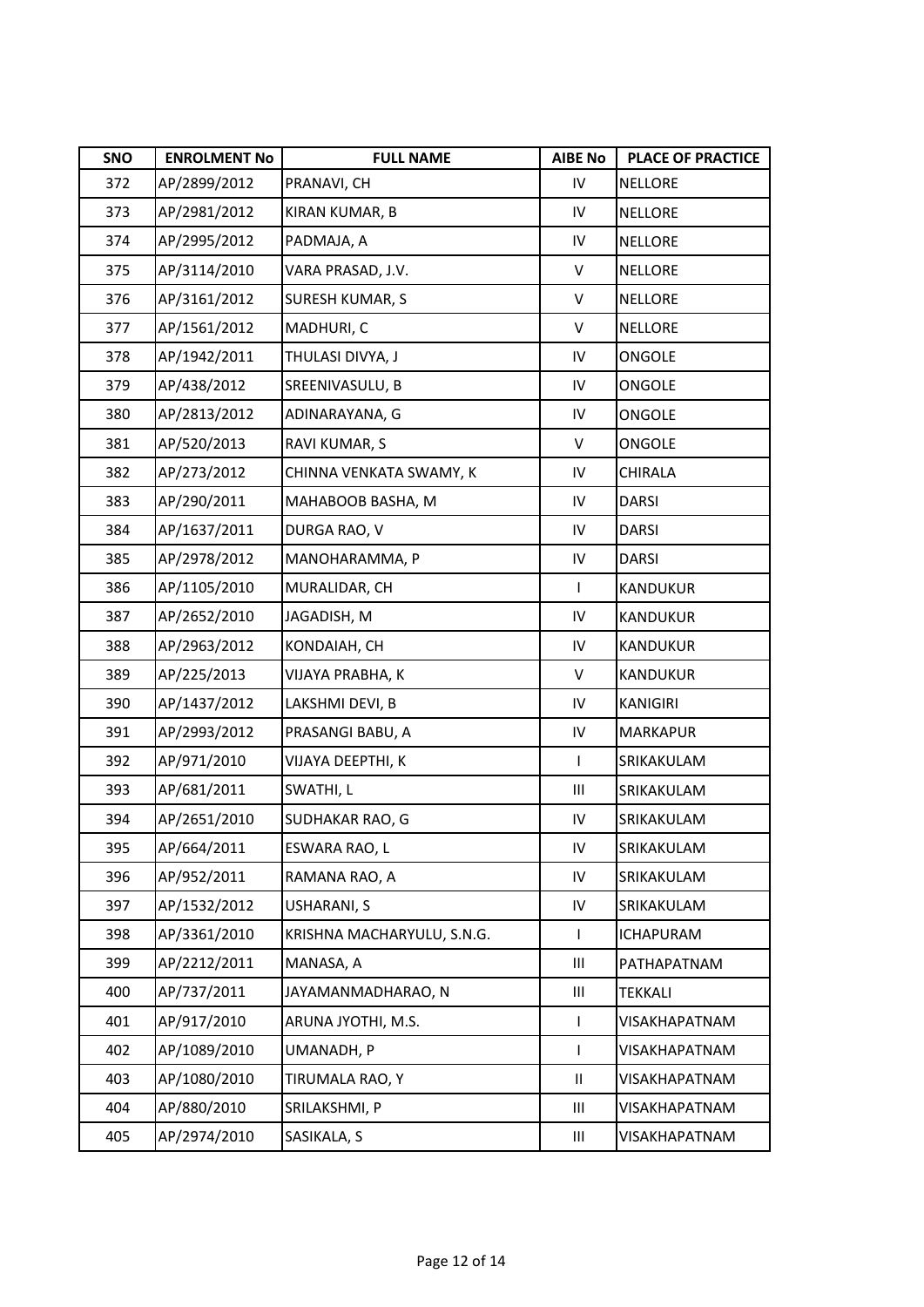| SNO | <b>ENROLMENT No</b> | <b>FULL NAME</b>       | <b>AIBE No</b> | <b>PLACE OF PRACTICE</b> |
|-----|---------------------|------------------------|----------------|--------------------------|
| 406 | AP/85/2011          | <b>GEETA KUMARI, R</b> | Ш              | VISAKHAPATNAM            |
| 407 | AP/235/2011         | DURGA PRASAD, S        | Ш              | VISAKHAPATNAM            |
| 408 | AP/503/2011         | APARNA REDDY, R        | Ш              | <b>VISAKHAPATNAM</b>     |
| 409 | AP/554/2011         | SWATHI, K              | Ш              | VISAKHAPATNAM            |
| 410 | AP/573/2011         | JAYA RAM, T            | Ш              | <b>VISAKHAPATNAM</b>     |
| 411 | AP/644/2011         | MOHINI, T              | Ш              | VISAKHAPATNAM            |
| 412 | AP/655/2011         | AMARAVATHI, N          | Ш              | VISAKHAPATNAM            |
| 413 | AP/678/2011         | MEGHA FATIMA, R.M.     | Ш              | VISAKHAPATNAM            |
| 414 | AP/751/2011         | VIJAYA LAKSHHMI, G     | Ш              | VISAKHAPATNAM            |
| 415 | AP/2103/2011        | SREENIVASA REDDI, V    | Ш              | <b>VISAKHAPATNAM</b>     |
| 416 | AP/2154/2011        | GANGA MANI, E          | Ш              | VISAKHAPATNAM            |
| 417 | AP/2202/2011        | DHANA LAKSHMI, B       | Ш              | VISAKHAPATNAM            |
| 418 | AP/823/2010         | VENKATA LAKSHMI, K     | IV             | VISAKHAPATNAM            |
| 419 | AP/2540/2010        | MEGHNATH RAO, M        | IV             | <b>VISAKHAPATNAM</b>     |
| 420 | AP/548/2011         | SURI BABU, N           | IV             | <b>VISAKHAPATNAM</b>     |
| 421 | AP/588/2011         | MANI KUMAR, G          | IV             | VISAKHAPATNAM            |
| 422 | AP/641/2011         | LOKESH, K              | IV             | VISAKHAPATNAM            |
| 423 | AP/713/2011         | PRASAD, V              | IV             | VISAKHAPATNAM            |
| 424 | AP/756/2011         | SARITHA, M             | IV             | VISAKHAPATNAM            |
| 425 | AP/877/2011         | DILEEP KUMAR, P        | IV             | VISAKHAPATNAM            |
| 426 | AP/913/2011         | PRASAD, M              | IV             | VISAKHAPATNAM            |
| 427 | AP/976/2011         | NAGAMANI, R            | IV             | VISAKHAPATNAM            |
| 428 | AP/1010/2011        | <b>ASHOK BABU, B</b>   | IV             | VISAKHAPATNAM            |
| 429 | AP/1237/2011        | KANAKA MAHA LAKSHMI, D | IV             | <b>VISAKHAPATNAM</b>     |
| 430 | AP/1132/2012        | BHEEMA RAJU, K         | IV             | VISAKHAPATNAM            |
| 431 | AP/1250/2012        | SARVJIT SINGH,         | IV             | VISAKHAPATNAM            |
| 432 | AP/1308/2012        | SIVAJI, G              | IV             | VISAKHAPATNAM            |
| 433 | AP/1318/2012        | PURUSHOTHAM KUMAR, M   | IV             | VISAKHAPATNAM            |
| 434 | AP/1331/2012        | ASHOK BABA, G          | IV             | VISAKHAPATNAM            |
| 435 | AP/1333/2012        | SRINUVASA RAO, G       | IV             | VISAKHAPATNAM            |
| 436 | AP/1372/2012        | VIKRAM MAHESH, T       | IV             | VISAKHAPATNAM            |
| 437 | AP/1376/2012        | VENKATA RAMANA, K      | IV             | VISAKHAPATNAM            |
| 438 | AP/1387/2012        | SIVA KUMAR, S          | IV             | VISAKHAPATNAM            |
| 439 | AP/1626/2012        | SUSEELA, P             | IV             | VISAKHAPATNAM            |